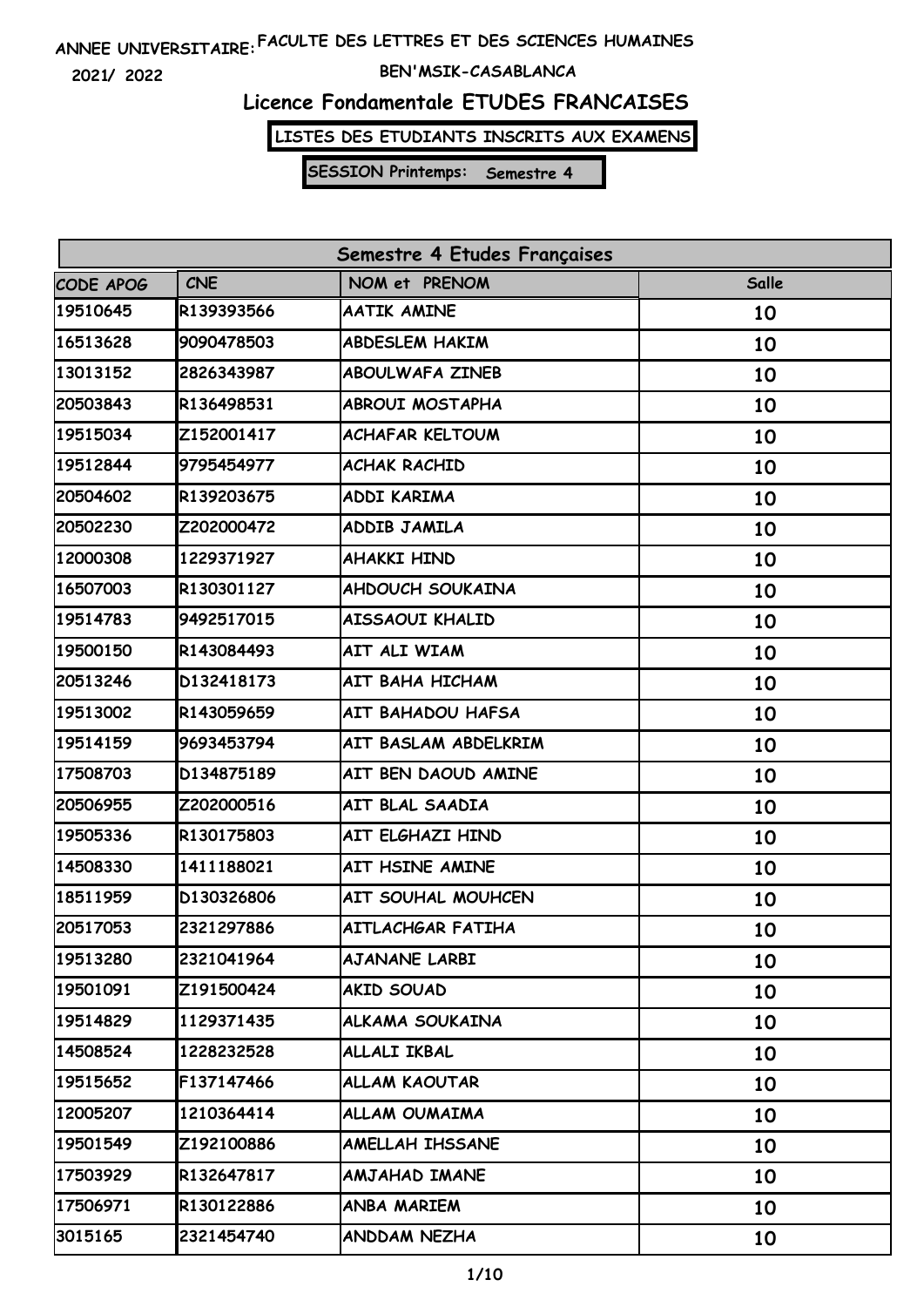**2021/ 2022**

#### **BEN'MSIK-CASABLANCA**

### **Licence Fondamentale ETUDES FRANCAISES**

**LISTES DES ETUDIANTS INSCRITS AUX EXAMENS**

| Semestre 4 Etudes Françaises |            |                            |       |  |
|------------------------------|------------|----------------------------|-------|--|
| CODE APOG                    | <b>CNE</b> | NOM et PRENOM              | Salle |  |
| 20514102                     | 2121272879 | <b>AOUAD FATIMA</b>        | 10    |  |
| 20502825                     | R131705562 | AOUAKI OUSSAMA             | 10    |  |
| 19500155                     | R137344494 | ARICH FATIMA ZAHRA         | 10    |  |
| 19515148                     | 2320456326 | ARICHE ABDERRAJA           | 10    |  |
| 14509627                     | 2624456172 | <b>ARICHE ASMAA</b>        | 10    |  |
| 15513037                     | R136921121 | <b>ATIARE RAJAA</b>        | 10    |  |
| 20513106                     | 2097822427 | AZFAR AZAMI SALMA          | 10    |  |
| 19510740                     | 9997286731 | <b>AZIZI RACHID</b>        | 10    |  |
| 20506933                     | Z202000352 | <b>BAAZAOUI NISRINE</b>    | 10    |  |
| 20514252                     | R147006020 | <b>BAHLI CHAIMAA</b>       | 10    |  |
| 17501407                     | R134676244 | <b>BAKHCHA ZINEB</b>       | 11    |  |
| 15512425                     | 1027020878 | <b>BAOUALI HASSAN</b>      | 11    |  |
| 14507468                     | 1311372991 | <b>BATAL ACHRAF</b>        | 11    |  |
| 20503382                     | R130057699 | <b>BAYDIR HAJAR</b>        | 11    |  |
| 15502559                     | 1512402232 | <b>BELKHADIR OUAFA</b>     | 11    |  |
| 19512718                     | R136248779 | <b>BELMATLAOUI ZAKARIA</b> | 11    |  |
| 20502447                     | R138353498 | <b>BEN SAID NORA</b>       | 11    |  |
| 20511842                     | R139444569 | <b>BENAGUIDA MAROUA</b>    | 11    |  |
| 4065364                      | 2422458703 | <b>BENAMEUR KHADIJA</b>    | 11    |  |
| 20513048                     | R134226365 | <b>BENAYAD CHAYMA</b>      | 11    |  |
| 20511846                     | L134235472 | <b>BEN-HIDA NOUHAILA</b>   | 11    |  |
| 17508441                     | R130090813 | <b>BENMENNAH ZINEB</b>     | 11    |  |
| 20514151                     | R130574568 | <b>BENNCAR HAJAR</b>       | 11    |  |
| 20513693                     | 2525388679 | <b>BENSAID FATIMA</b>      | 11    |  |
| 20514967                     | 2826119554 | <b>BENTAJAR HOUDA</b>      | 11    |  |
| 19512837                     | 1311385739 | <b>BERBOUCHI SALMA</b>     | 11    |  |
| 18508035                     | R134913207 | <b>BEROUAN OUMAIMA</b>     | 11    |  |
| 17501707                     | R138392693 | <b>BERREGRAG MERYEM</b>    | 11    |  |
| 20502789                     | R146015932 | BESSAOUI SOUMIA            | 11    |  |
| 17506533                     | R145098470 | <b>BILAD CHAIMAA</b>       | 11    |  |
| 20503360                     | Z202000153 | <b>BILAL ZOUHRA</b>        | 11    |  |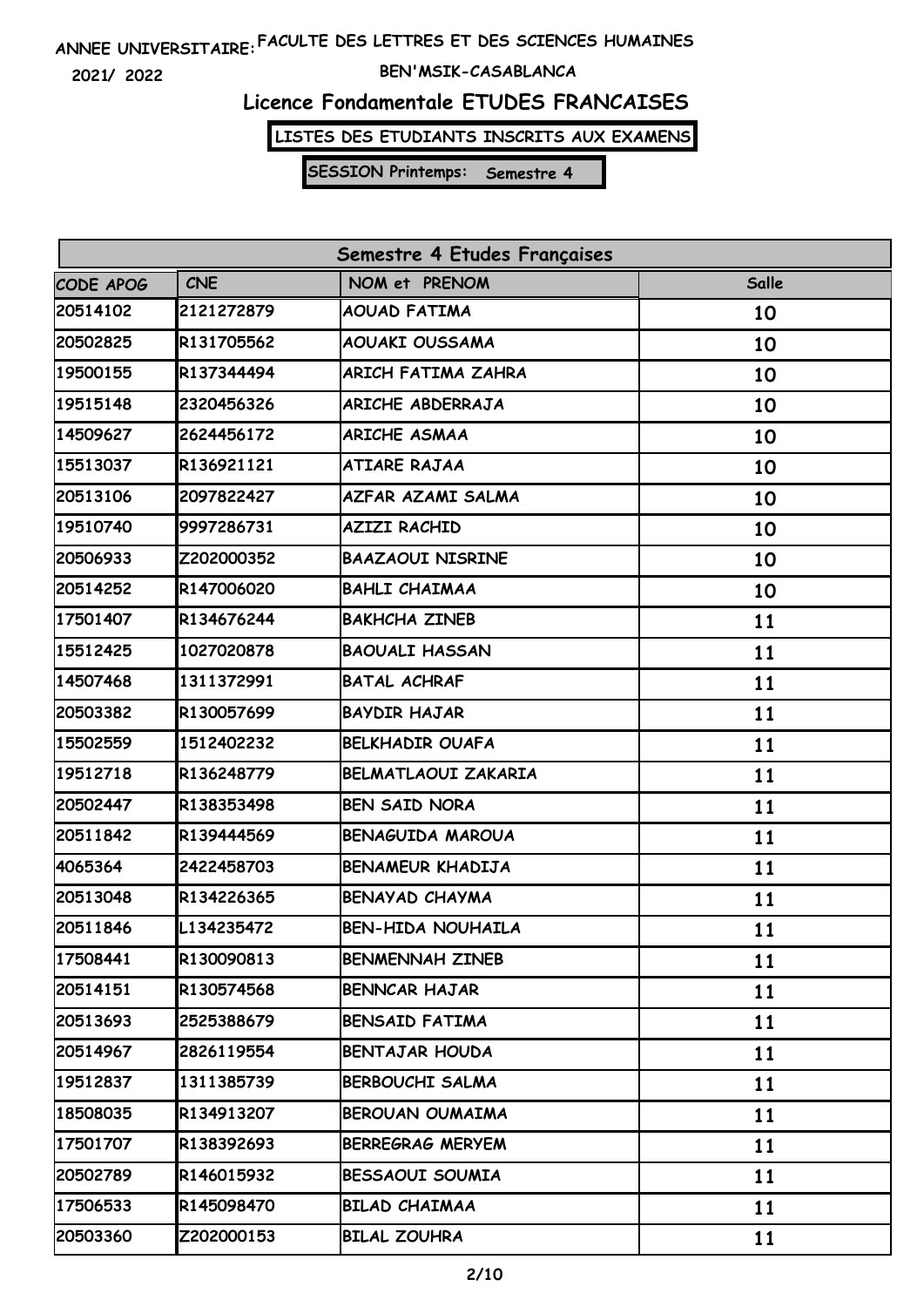**2021/ 2022**

#### **BEN'MSIK-CASABLANCA**

### **Licence Fondamentale ETUDES FRANCAISES**

**LISTES DES ETUDIANTS INSCRITS AUX EXAMENS**

| Semestre 4 Etudes Françaises |            |                            |       |
|------------------------------|------------|----------------------------|-------|
| CODE APOG                    | <b>CNE</b> | NOM et PRENOM              | Salle |
| 15510021                     | 1515398440 | <b>BIRDISS KHALID</b>      | 11    |
| 20507871                     | Z202000471 | <b>BIROUCHE SAADIA</b>     | 11    |
| 20506094                     | R130165187 | <b>BISSI HANANE</b>        | 11    |
| 17502845                     | R136287341 | <b>BOUALAM YASMINE</b>     | 11    |
| 12009275                     | 1210350938 | <b>BOUGHABA ANAS</b>       | 11    |
| 21515318                     | D135310318 | <b>BOUGHROUD MERYEM</b>    | 11    |
| 19506866                     | F139367922 | <b>BOUIZOUZA CHAIMA</b>    | 11    |
| 18500741                     | R130109542 | <b>BOUKHOUIMA ASSMAE</b>   | 11    |
| 19500035                     | Z192000857 | <b>BOUKHRISS OUMAIMA</b>   | 11    |
| 15512312                     | 1129373509 | <b>BOUKILI CHAIMAA</b>     | 11    |
| 19507433                     | Z194600015 | <b>BOUMLIK NAIMA</b>       | 11    |
| 20506034                     | R130146126 | <b>BOUTABIA IKRAM</b>      | 11    |
| 19511173                     | Z192000364 | <b>BOUTGHOURDIN SAMIRA</b> | 11    |
| 16512343                     | 2422456152 | <b>BOUZEIR MAROUAN</b>     | 11    |
| 19500153                     | R140111389 | <b>BRAITAA AMAL</b>        | 11    |
| 11004087                     | 1129350538 | <b>BTIHADI SIHAM</b>       | 11    |
| 16509890                     | F149074085 | CHAHRI CHAIMAA             | 11    |
| 17507708                     | Z172100637 | CHARII MARIAM              | 11    |
| 20504710                     | R134585405 | CHARKI OUISSAL             | 11    |
| 18502912                     | Z181500102 | CHEBBAK AMINA              | 11    |
| 19515123                     | 1129385200 | CHEBLI RACHIDA             | 11    |
| 20504361                     | R148031245 | CHEIKH HAMZA               | 11    |
| 19512802                     | 2624454334 | CHERIF RGUIBI HICHAM       | 11    |
| 20516897                     | 1228541183 | CHERRADI AZZEDINE          | 11    |
| 16507949                     | R131494272 | CHHAIL SAFAA               | 11    |
| 17512017                     | 9997453425 | CHOUKRI ASSIA              | 11    |
| 17503745                     | R134901913 | DAHI SALMA                 | 11    |
| 20514949                     | 9291474763 | DAHMANI RACHIDA            | 11    |
| 20514917                     | 9593448763 | <b>DANINE HANANE</b>       | 11    |
| 20514918                     | 1026350938 | DANINE RAJAA               | 11    |
| 16500305                     | R149097912 | DAROUACH NOUHAILA          | 11    |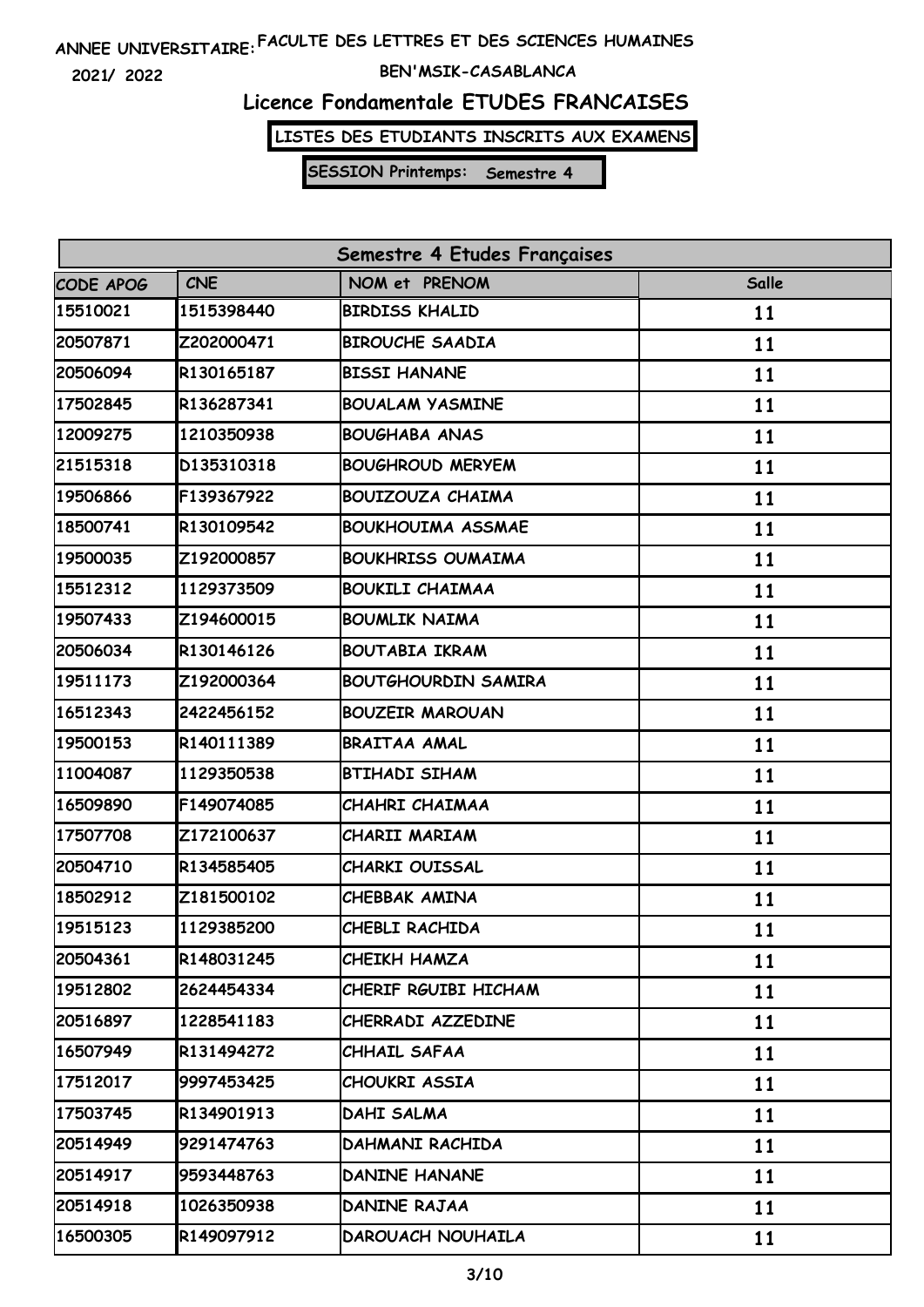**2021/ 2022**

#### **BEN'MSIK-CASABLANCA**

### **Licence Fondamentale ETUDES FRANCAISES**

**LISTES DES ETUDIANTS INSCRITS AUX EXAMENS**

| Semestre 4 Etudes Françaises |            |                          |       |
|------------------------------|------------|--------------------------|-------|
| CODE APOG                    | <b>CNE</b> | NOM et PRENOM            | Salle |
| 18514018                     | 2826272938 | <b>DHAIBI ASSIL</b>      | 11    |
| 20501897                     | Z204900138 | DIALLO ALPHA OUSMANE     | 11    |
| 15502339                     | 1515412255 | ECHCHAFII ABDERRAHIM     | 11    |
| 19511196                     | Z192000850 | EL ABYAD SOUAD           | 11    |
| 20514143                     | 9391498782 | EL AJADI AHMED           | 11    |
| 20513840                     | K134513002 | EL ASRI FATIMA EZZAHRA   | 11    |
| 20504414                     | Z202000248 | EL ATI RABBI ACHRAF      | 11    |
| 20504713                     | R138355800 | EL AZZAOUY HIBA          | 11    |
| 16507442                     | R131825054 | EL FADILI AICHA          | 11    |
| 17504705                     | R130123701 | EL FENNE KHADIJA         | 11    |
| 13011479                     | 1128349298 | EL GOURICHI OUSSAMA      | 11    |
| 20502195                     | Z201500297 | EL HACHCHAD KHADDOUJ     | 11    |
| 4055466                      | 2422469057 | EL HAMDAOUI MOHAMED      | 11    |
| 20504018                     | R136378777 | EL HANTI ASMA            | 11    |
| 20506136                     | R136284899 | EL HARRATI HAJAR         | 11    |
| 20514939                     | 9997071478 | EL KANBOUI KARIMA        | 11    |
| 19500994                     | Z192000785 | EL KHADIRI ZAKARIA       | 11    |
| 7006725                      | 2623469207 | EL MACHRAFI MERIEM       | 11    |
| 19512048                     | 2926021508 | EL MAJIDI KHALID         | 11    |
| 20514092                     | F131257734 | EL MEKHCHI AYMAN         | 11    |
| 5095570                      | 2523406828 | EL MEKKI WISSAL          | 11    |
| 20514970                     | 1210887541 | EL MEKKOUDI SOUKAINA     | 11    |
| 17504736                     | R142036368 | <b>ELAIH SOUKAINA</b>    | 11    |
| 19501553                     | R142105095 | <b>ELGALLAY NOUHAILA</b> | 12    |
| 19515138                     | 8282004781 | ELGOSAIRI AHMED          | 12    |
| 20504500                     | R133588975 | ELHILALI SARA            | 12    |
| 20503475                     | R137350946 | ELHOUARI NOUHAILA        | 12    |
| 20502805                     | R131344502 | ELHOUARI SOUHAILA        | 12    |
| 18512225                     | F132109448 | ELIBRAHIMIA HIBA         | 12    |
| 16500460                     | R139678809 | ELKAABI CHAIMAE          | 12    |
| 18516510                     | D132378282 | ELKHYATI HAMZA           | 12    |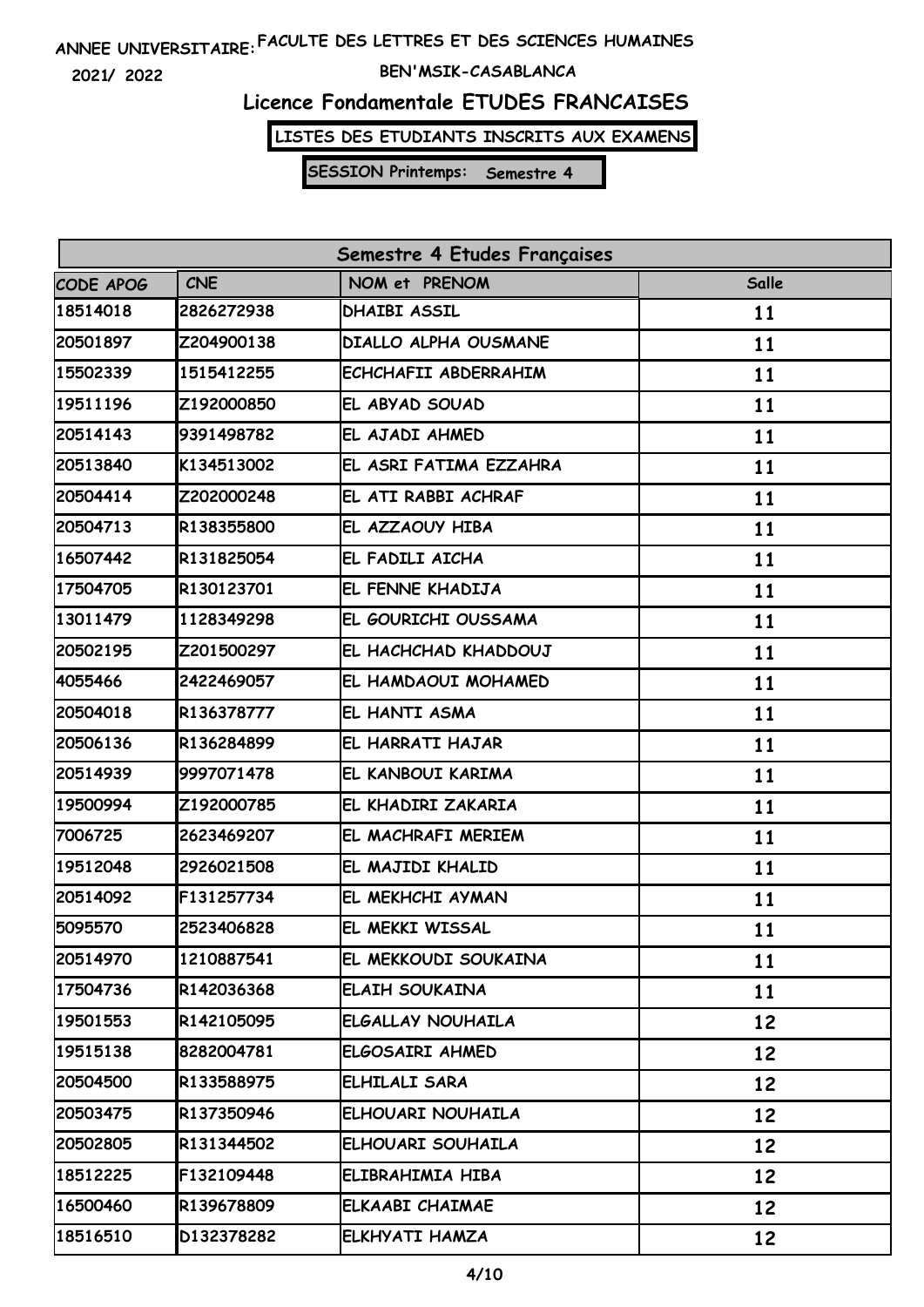**2021/ 2022**

#### **BEN'MSIK-CASABLANCA**

### **Licence Fondamentale ETUDES FRANCAISES**

**LISTES DES ETUDIANTS INSCRITS AUX EXAMENS**

| Semestre 4 Etudes Françaises |            |                             |       |
|------------------------------|------------|-----------------------------|-------|
| CODE APOG                    | <b>CNE</b> | NOM et PRENOM               | Salle |
| 20511441                     | R130028573 | <b>ELMAALEM MERYEM</b>      | 12    |
| 20513039                     | D138372701 | ELMABROUKI KHADIJA          | 12    |
| 20515576                     | R134252335 | <b>ELMAHJOUBI FAIROUZ</b>   | 12    |
| 15512292                     | 9997245269 | <b>ELOUAHBI AHMED</b>       | 12    |
| 19507487                     | R135703764 | ELOUDGHIRI LAFCHOUCH AMINA  | 12    |
| 13004447                     | 1310376519 | <b>ENARHMOUCHY SAFAA</b>    | 12    |
| 19510648                     | R135701355 | ENNAJJAOUI KHADIJA          | 12    |
| 12000621                     | 1210377666 | ENNAKRI ABDELHALIM          | 12    |
| 18512197                     | 2623452965 | <b>ENNAKRI SANAA</b>        | 12    |
| 15507317                     | 1515412814 | ENNANI MOULAY ABDELAZIZ     | 12    |
| 8002991                      | 2825285012 | <b>ERROTBI SOUKAINA</b>     | 12    |
| 20505182                     | Z201900096 | <b>ERROUHI FATIMA</b>       | 12    |
| 20514925                     | 9795450064 | <b>ESSAMLALI NEZHA</b>      | 12    |
| 9004274                      | 9593454387 | <b>ESSEKKAKI ABDELLATIF</b> | 12    |
| 19514536                     | 2825368981 | <b>ETTAKAFI YASSINE</b>     | 12    |
| 19515615                     | R135502491 | <b>EZ ZAHERY ZINEB</b>      | 12    |
| 18511327                     | R139576108 | EZGUITI ABDELLAH            | 12    |
| 16506668                     | R138654265 | EZ-ZAKY KHADIJA             | 12    |
| 20503300                     | Z202000524 | <b>EZZAMMOURY ASSIA</b>     | 12    |
| 19501829                     | Z191900103 | <b>EZZITOUNI NAJIA</b>      | 12    |
| 19512985                     | F133338247 | <b>FADIL WIDAD</b>          | 12    |
| 20506950                     | Z201900396 | FADLALLAH KELTOUM           | 12    |
| 17507655                     | R136945485 | FAHIM NAIMA                 | 12    |
| 19514530                     | 1210020662 | FAIZ KHADIJA                | 12    |
| 19515284                     | 1410423814 | <b>FAKHARY LAILA</b>        | 12    |
| 20514954                     | R140004664 | FAKHRADDINE SOUKAINA        | 12    |
| 20502281                     | Z204900363 | <b>FAOUZI FATIMA</b>        | 12    |
| 13001207                     | 1313416704 | <b>FAROUK AZIZA</b>         | 12    |
| 20504586                     | D137200062 | <b>FAROUK CHAIMAA</b>       | 12    |
| 13006365                     | 1311378421 | FEKHAR HASNAE               | 12    |
| 16500891                     | R130181474 | FELLAH HIND                 | 12    |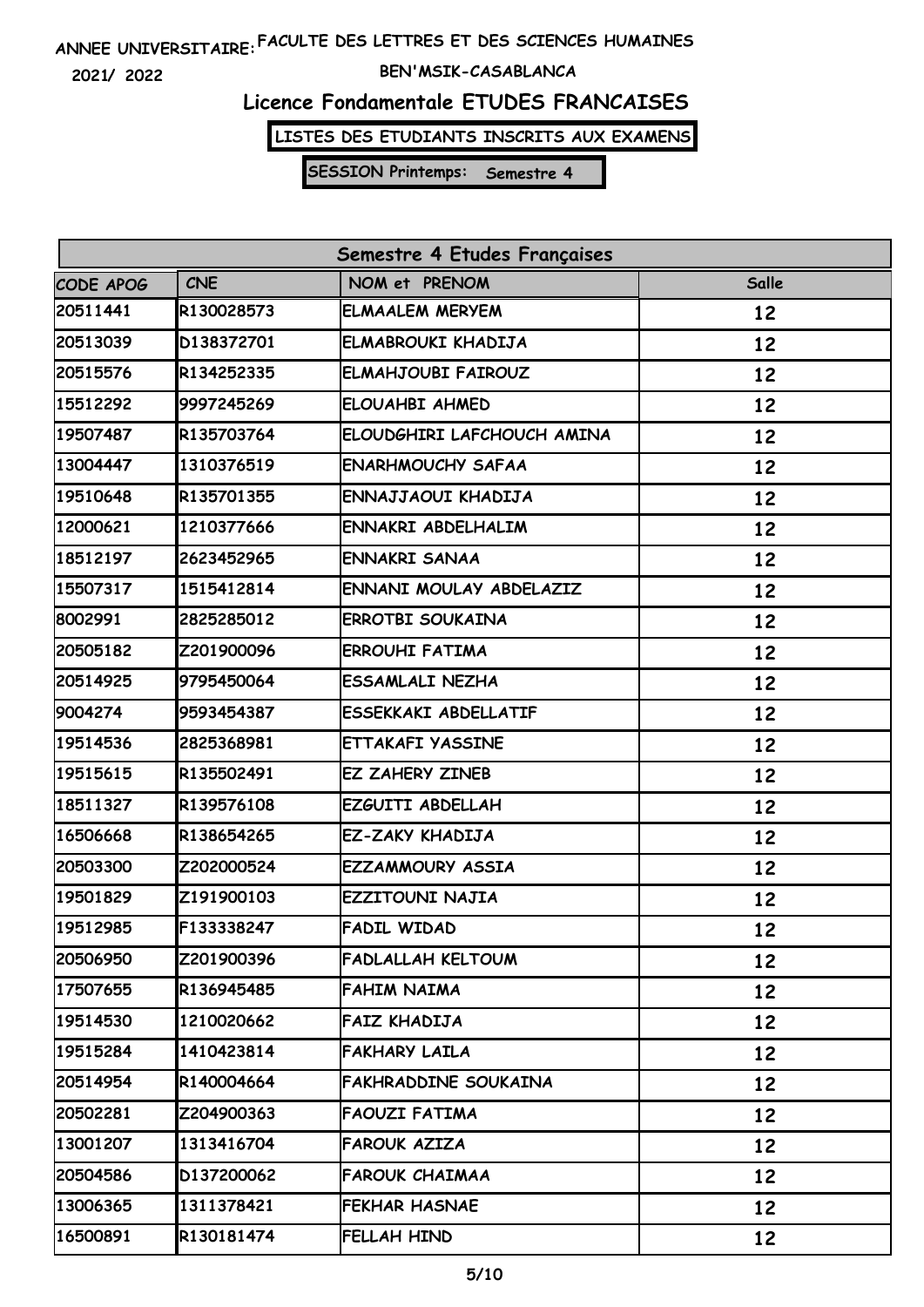**2021/ 2022**

#### **BEN'MSIK-CASABLANCA**

# **Licence Fondamentale ETUDES FRANCAISES**

**LISTES DES ETUDIANTS INSCRITS AUX EXAMENS**

| Semestre 4 Etudes Françaises |            |                         |       |
|------------------------------|------------|-------------------------|-------|
| CODE APOG                    | <b>CNE</b> | NOM et PRENOM           | Salle |
| 12007123                     | 1210376883 | GERRAFI CHAIMAA         | 12    |
| 11008915                     | 1128352729 | GERRAFI KHADIJA         | 12    |
| 20507883                     | R132373413 | <b>GHANI HAJAR</b>      | 14    |
| 20514977                     | 1412368789 | <b>GOURZMI CHAIMAA</b>  | 14    |
| 18500719                     | R135699699 | <b>GRINE CHAIMAA</b>    | 14    |
| 19502393                     | R145021699 | HACHAMI HAJAR           | 14    |
| 21516230                     | F131235863 | HADDAD OUMAIMA          | 14    |
| 15506707                     | 1513373489 | <b>HAFDI FERDAOUSS</b>  | 14    |
| 3015410                      | 2220449016 | HAJJI FATIHA            | 14    |
| 20503297                     | R136652885 | HAJOUNI SALMA           | 14    |
| 19514496                     | D138242898 | <b>HAKKI YOSRA</b>      | 14    |
| 20514978                     | R136866630 | HALMANE SOUKAINA        | 14    |
| 17501459                     | R144086129 | HALMI OUMAIMA           | 14    |
| 20502796                     | R138698000 | <b>HAMZI ACHRAF</b>     | 14    |
| 20511848                     | Z201600346 | HAROUNI RACHIDA         | 14    |
| 20505168                     | R133453787 | <b>HASSOU NOUHAILA</b>  | 14    |
| 11005642                     | 1129374073 | HIBBA SAFAA             | 14    |
| 19503805                     | R137330298 | <b>HILALOU NOURA</b>    | 14    |
| 17501151                     | Z171900619 | ID SAID MALIKA          | 14    |
| 14500941                     | 1414005949 | IKHRAZEN ZINEB          | 14    |
| 16508316                     | R136884973 | IZEDDAGHEN SALMA        | 14    |
| 19508852                     | R130172083 | JABBAR KHADIJA          | 14    |
| 18502214                     | R130056854 | JABIRI DOUNIA           | 14    |
| 20514996                     | R134545568 | JABRI MARIAM            | 14    |
| 18514798                     | Z182000487 | <b>JABRI ZAKARIA</b>    | 14    |
| 12008951                     | 1210283546 | <b>JADDI YOUNES</b>     | 14    |
| 13000997                     | 1313409030 | <b>JADOUANE YASSINE</b> | 14    |
| 17513714                     | R130089921 | JANAH KHADIJA           | 14    |
| 16511189                     | 2724745862 | <b>JANATI HASNAE</b>    | 14    |
| 12009022                     | 1210377231 | JAOUHARI MERIEM         | 14    |
| 20515346                     | D132765113 | <b>JARMOUNE HAFSA</b>   | 14    |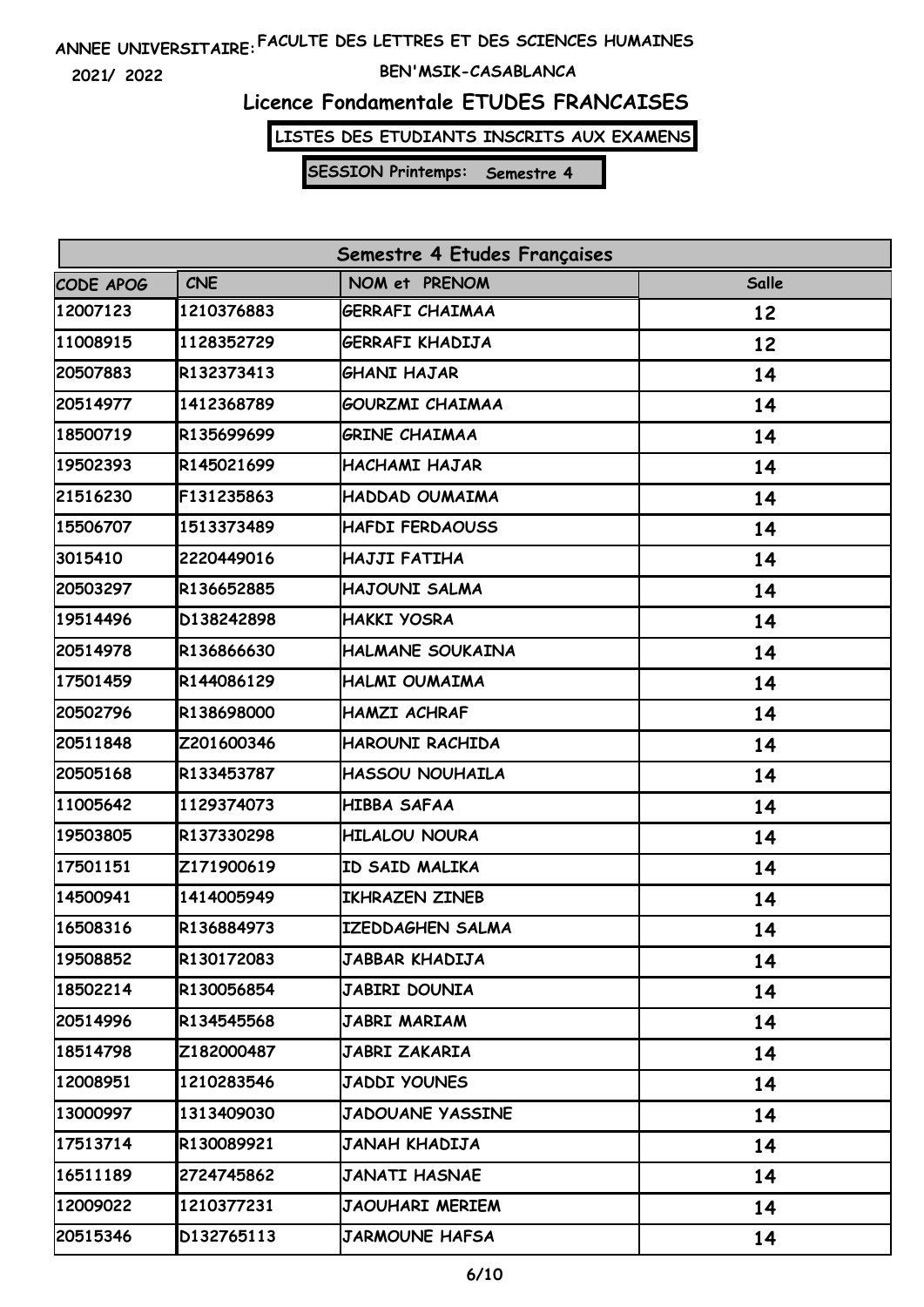**2021/ 2022**

#### **BEN'MSIK-CASABLANCA**

### **Licence Fondamentale ETUDES FRANCAISES**

**LISTES DES ETUDIANTS INSCRITS AUX EXAMENS**

| Semestre 4 Etudes Françaises |            |                          |       |
|------------------------------|------------|--------------------------|-------|
| <b>CODE APOG</b>             | <b>CNE</b> | NOM et PRENOM            | Salle |
| 15509608                     | 1511361507 | JGHAB HAJAR              | 14    |
| 20514013                     | 2623454296 | KADDOURI AZIZA           | 14    |
| 18502612                     | R145111213 | <b>KAHIR WAFAA</b>       | 14    |
| 20504032                     | R130026107 | KAISSOUNI FATIMAEZZAHRAA | 14    |
| 18508405                     | R130650399 | <b>KASS DOHA</b>         | 14    |
| 18500723                     | R134294907 | <b>KENZAZ AMIRA</b>      | 14    |
| 20504044                     | Z204900292 | <b>KEYOU SOUMAYA</b>     | 14    |
| 16500867                     | R134347827 | KHACHIA WAFAA            | 14    |
| 20503813                     | Z202000194 | <b>KHADIRI AMINE</b>     | 14    |
| 19515073                     | 9592365981 | KHADIRI ILHAM            | 14    |
| 20503288                     | Z202000474 | KHADIRI MAJDA            | 14    |
| 13009873                     | 1313411687 | KHALOUA MOSTAFA          | 14    |
| 20514948                     | R138909273 | <b>KHAOUAD HANANE</b>    | 16    |
| 13011637                     | 1127399293 | <b>KHATTAB MINA</b>      | 16    |
| 20503416                     | R131716541 | <b>KHRIBCHI WISSAL</b>   | 16    |
| 19500808                     | Z192000298 | <b>KOURD YOUNESS</b>     | 16    |
| 20506452                     | R133697309 | <b>KSAR ASSIA</b>        | 16    |
| 20504450                     | R130125455 | <b>LAABID AMAL</b>       | 16    |
| 20506077                     | R130045392 | <b>LAACHIR NABIL</b>     | 16    |
| 19507951                     | Z191400025 | LAAYOUNI ABDELHAQ        | 16    |
| 16500497                     | R135417311 | LAGLIL ZAHIRA            | 16    |
| 9000340                      | 2926357999 | LAHFID KHADIJA           | 16    |
| 4055882                      | 2422405147 | <b>LAHKIM SARA</b>       | 16    |
| 20506448                     | R110121857 | LAHNA MERYEM             | 16    |
| 18505658                     | Z182000773 | LAHRECH SAMIRA           | 16    |
| 18500738                     | F140003825 | LATIF FATIMA- EZZAHRA    | 16    |
| 18501359                     | R130184641 | <b>LAZRAG YOUNESS</b>    | 16    |
| 20509990                     | Z201500276 | LEZAR FATIMA             | 16    |
| 20503344                     | R139386498 | LIICHI IHSSANE           | 16    |
| 18511248                     | Z181500502 | LILANE ABDELHAFID        | 16    |
| 20514986                     | 9291287005 | LIMOURI MUSTAPHA         | 16    |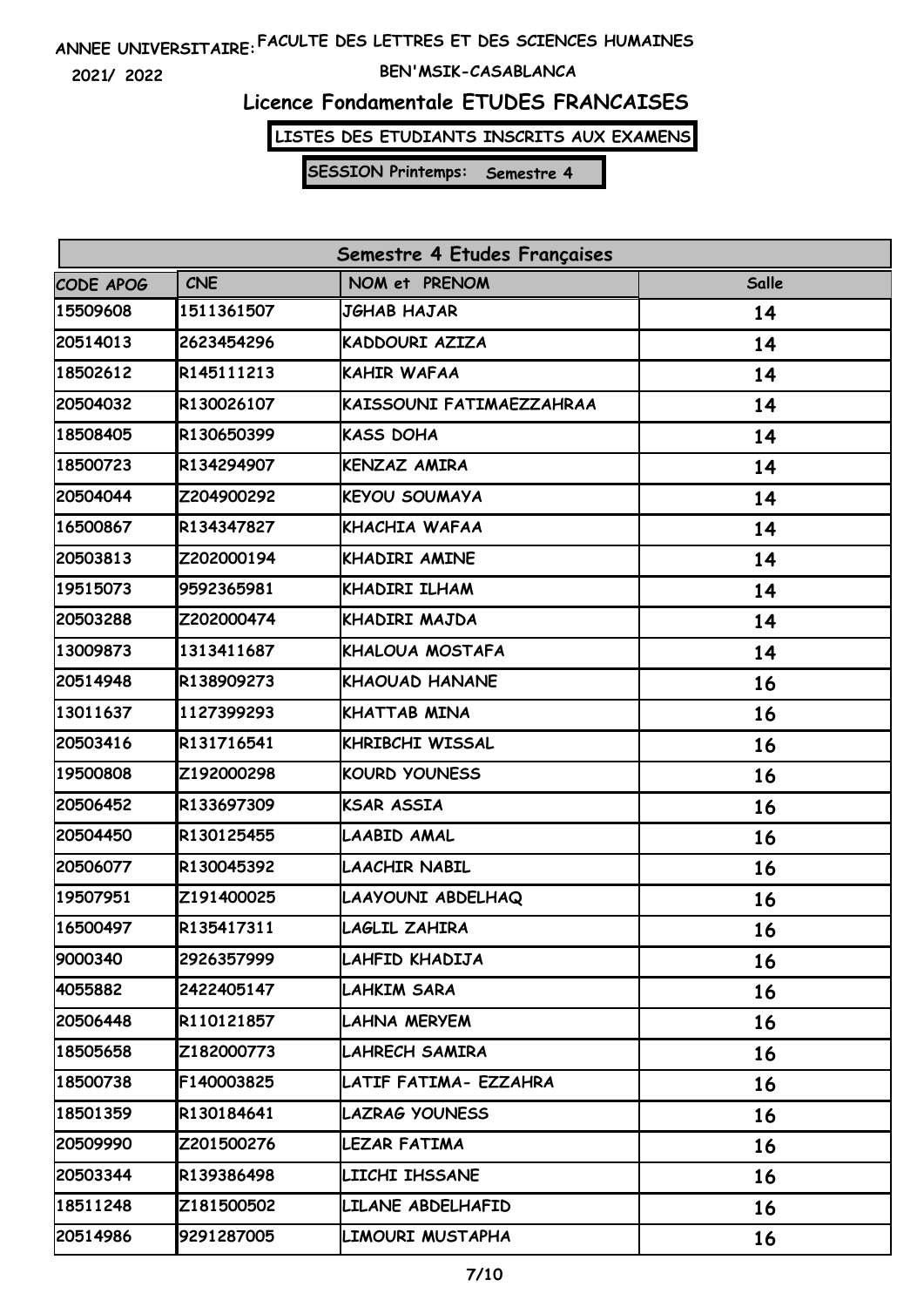**2021/ 2022**

#### **BEN'MSIK-CASABLANCA**

### **Licence Fondamentale ETUDES FRANCAISES**

**LISTES DES ETUDIANTS INSCRITS AUX EXAMENS**

| Semestre 4 Etudes Françaises |            |                            |       |
|------------------------------|------------|----------------------------|-------|
| CODE APOG                    | <b>CNE</b> | NOM et PRENOM              | Salle |
| 19501171                     | R146123226 | LKHAL KAOUTAR              | 16    |
| 17509919                     | R134352261 | LOUKRIMA HANAE             | 16    |
| 20502779                     | F133255613 | LYAZIDI SOUKAYNA           | 16    |
| 20510181                     | Z202100418 | MACHRHOUL IMANE            | 16    |
| 18512204                     | 2725318784 | <b>MAKHIR JIHANE</b>       | 16    |
| 20513291                     | F134206683 | <b>MALAK OUMAIMA</b>       | 16    |
| 20505161                     | Z202000555 | MALKI RAOUYA               | 16    |
| 20513126                     | Z207200241 | <b>MALOUK NOURA</b>        | 16    |
| 20514015                     | 2220452131 | <b>MANDOUR ZINEB</b>       | 16    |
| 17510729                     | 2098297768 | <b>MBARKI ZINEB</b>        | 16    |
| 18503142                     | R131211234 | <b>MEFTAH IMANE</b>        | 16    |
| 20508843                     | R120056602 | <b>MELLOUKI LAMIA</b>      | 16    |
| 18512815                     | R130744601 | <b>MESSRAR KHAWLA</b>      | 16    |
| 18500182                     | R133645565 | <b>MGHIAR ASMAA</b>        | 16    |
| 19500034                     | Z192100050 | <b>MIRISSE MERIAM</b>      | 16    |
| 20514981                     | 1310377163 | MODKHIL FATIMA-EZZAHRA     | 16    |
| 15507536                     | R135700957 | <b>MOKEHLOU MARIAM</b>     | 16    |
| 10008936                     | 8080023402 | <b>MOUDARI EL HOUSSINE</b> | 16    |
| 18500846                     | R135639270 | MOUMTAZ OTHMAN             | 16    |
| 8003354                      | 9997448243 | <b>MOUNTAJ HAJAR</b>       | 16    |
| 14503216                     | 1410374338 | MOUNTASSIR FIKRIA          | 16    |
| 18509210                     | R135362533 | <b>MOUROUANE SALMA</b>     | 16    |
| 20517308                     | 2321409881 | MOUSSALLI HASSNA           | 17    |
| 20514929                     | 8888275344 | MOUSTAID RACHIDA           | 17    |
| 20515152                     | 9491408447 | MOUSTAKIM RAJAA            | 17    |
| 19513853                     | 9291484260 | MOUTAWAKKIL MARIEM         | 17    |
| 16504631                     | R143066763 | MOUZIZ KHAOULA             | 17    |
| 5105771                      | 2523452722 | NABGOURI NEZHA             | 17    |
| 19501030                     | Z192100923 | NACHID LAILA               | 17    |
| 11008431                     | 1129374103 | NAFAR NADIA                | 17    |
| 19500361                     | F136159266 | NAFIL NAJWA                | 17    |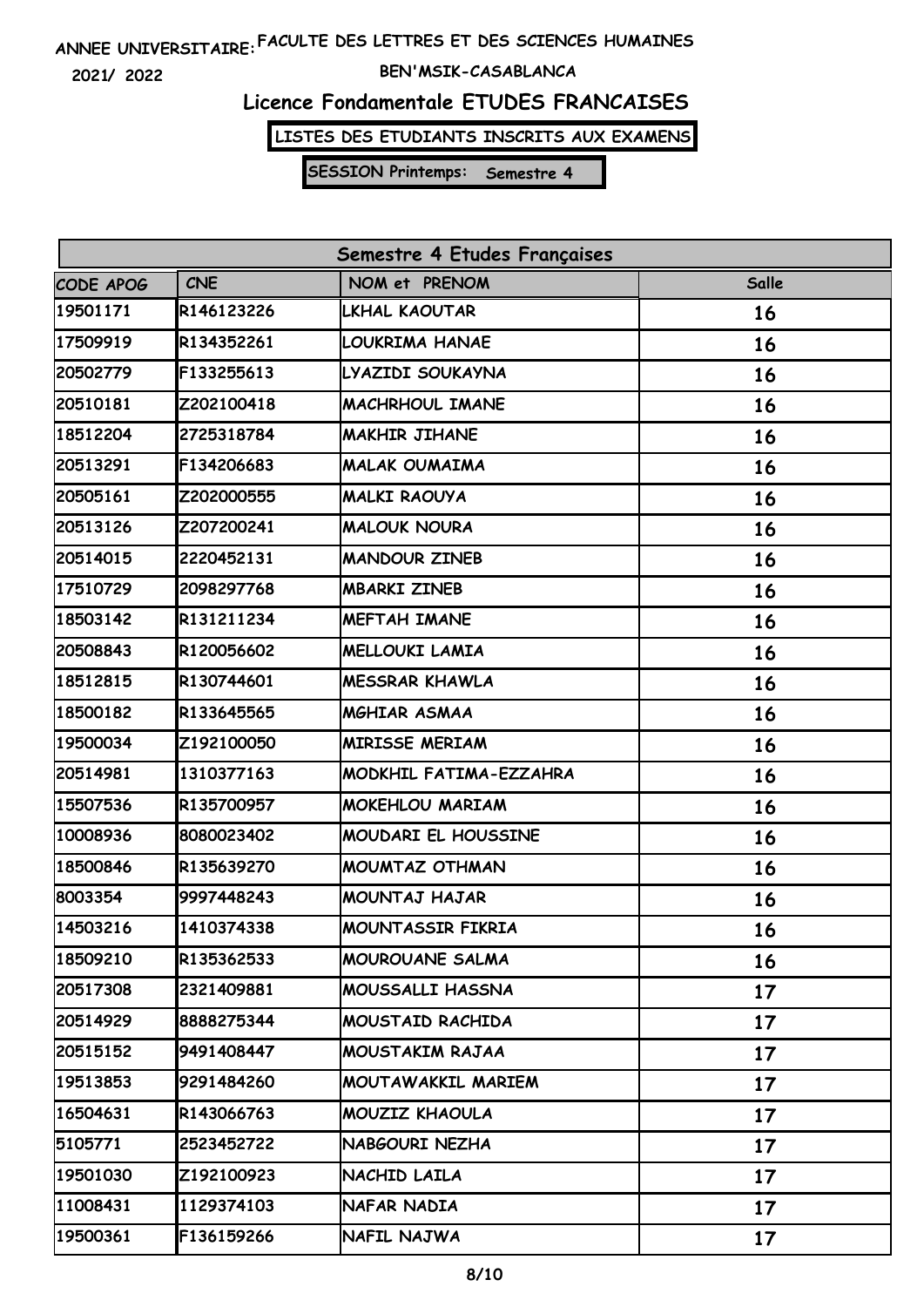**2021/ 2022**

#### **BEN'MSIK-CASABLANCA**

### **Licence Fondamentale ETUDES FRANCAISES**

**LISTES DES ETUDIANTS INSCRITS AUX EXAMENS**

| Semestre 4 Etudes Françaises |            |                          |              |
|------------------------------|------------|--------------------------|--------------|
| CODE APOG                    | <b>CNE</b> | NOM et PRENOM            | <b>Salle</b> |
| 19500721                     | Z192100143 | NAJIH ATIKA              | 17           |
| 14510803                     | 1027393490 | NAJIM AMINE              | 17           |
| 19514744                     | R110025102 | <b>NDIAYE YASSINE</b>    | 17           |
| 19513663                     | 2198454446 | NEJMI BRAHIM             | 17           |
| 14510380                     | 2097398128 | <b>OUAFIK AZIZ</b>       | 17           |
| 19512479                     | 1027399191 | <b>OUAHBI AYOUB</b>      | 17           |
| 17507666                     | Z171900264 | <b>OUAKABLI MUSTAPHA</b> | 17           |
| 12001554                     | 1229383282 | <b>OUAMOUNI ISMAIL</b>   | 17           |
| 14503060                     | 1411362693 | OULECHGAR KHADIJA        | 17           |
| 18505522                     | R136392596 | <b>OUMZANE KALTOUM</b>   | 17           |
| 20503516                     | R139651109 | OUTALAINTE HAFIDA        | 17           |
| 20513566                     | D136290163 | OUTIRHIT AHMED           | 17           |
| 16502410                     | W150000041 | RABHY DOUNIA             | 17           |
| 20503837                     | Z202000553 | RACHIH KHADIJA           | 17           |
| 18513271                     | Z181700646 | <b>RADID SAFOUANE</b>    | 17           |
| 13013281                     | 2098376228 | RADMI MOHAMED            | 17           |
| 19510588                     | R142104145 | RAZOUK KHAOULA           | 17           |
| 19511720                     | K139368539 | RICHE MERIAM             | 17           |
| 19501313                     | R138861757 | ROUMMANI SALMA           | 17           |
| 12007909                     | 1210373961 | SABRI ASSIA              | 17           |
| 18513281                     | 9491504557 | SABRI MOHAMED            | 17           |
| 20501872                     | R136262167 | SADIK ASMAE              | 17           |
| 14503062                     | 1412383558 | SAIDI KAWTAR             | 17           |
| 10000306                     | 1028350785 | SALIHI JIHADE            | 17           |
| 18507902                     | R139286150 | SANHAJI SAID             | 17           |
| 18503140                     | R149024983 | SAOUI SAFIA              | 17           |
| 17510810                     | F139191296 | SMINE KAWTAR             | 17           |
| 14501052                     | 1313402035 | SOULY SIHAM              | 17           |
| 20501958                     | Z202000154 | TAMINE SAMIRA            | 17           |
| 17512006                     | 1128340633 | TANANE ASMAA             | 17           |
| 11005492                     | 1128356228 | TAOUFIK KAMAL            | 17           |